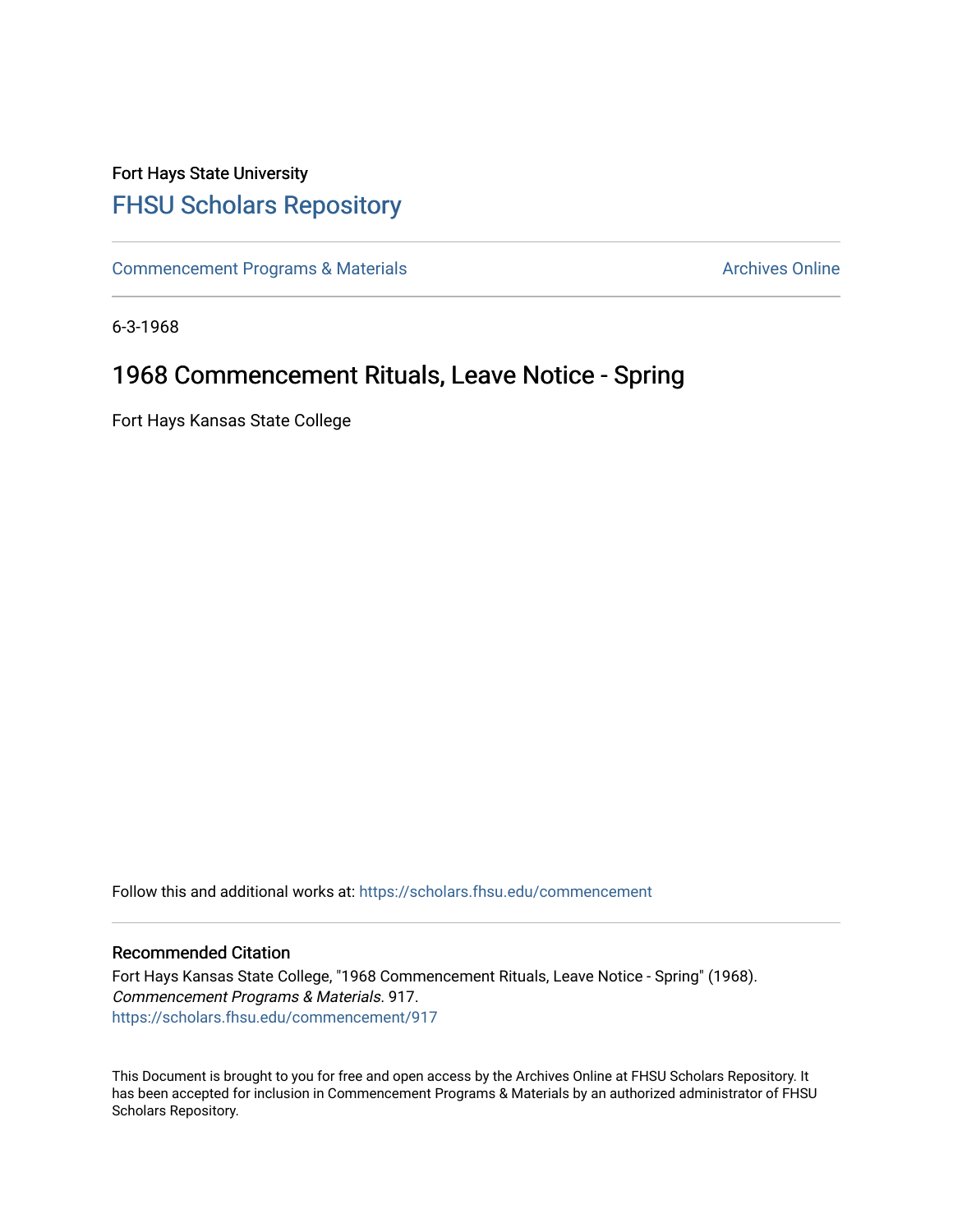The attached letter was sent to the following faculty members on leave for the Spring Semester, 1968:

James I. Costigan 1 34-14 Southern Hills Carbondale, Illinois 62901

 $\mathcal{L}(\mathcal{S})$ 

Mr. Robert S. Crissman 343 North Willow Fayetteville, Arkansas 72701

Mr. James D. Gruber F-24 Jardine Terrace Manhattan, Kansas 66502

Mr. Robert D. Gumm University Computer Center Oklahoma State University Stillwater, Oklahoma 74074

Mr. William Halpern 524 Hawkeye Apartment Iowa City, Iowa 52240

Mr. Wendell P. Liemohn 2609 Lakeside Apartments Iowa City, Iowa 52240

Mr. Albert J. Petersen, Jr. 440 Maxine Drive Baton Rouge, Louisiana 70808

Mr. Ronald L. Schenk **302** Teachers College University of Nebraska Department of Business Teacher Education Lincoln, Nebraska 68508

Mr. Wayne L. Sievers Second and Arkansas Lot #10 Lawrence, Kansas 66044 Mr, Michael 0. Stewart 1430 Fairchild Street Apartment 6 Manhattan, Kansas 66502

Dr. Donald E. Stout <sup>~</sup>c? c.~ :'..: . *.i t* :; '/ / *L* .-' *J/c.-•/* 1 I **/1** ,::,-..\_Le> **-t,,\_,** \_,